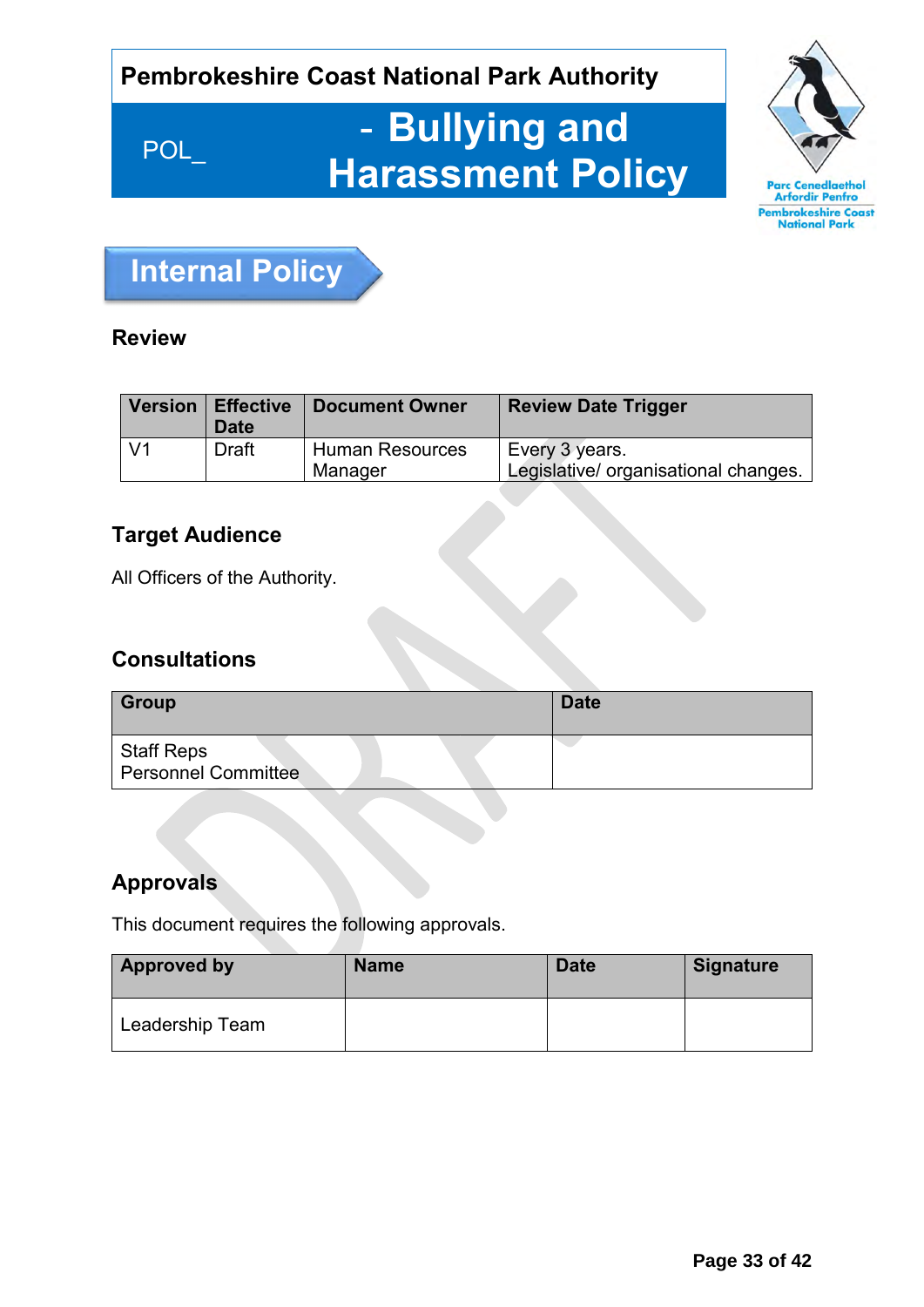## **Contents**

Page 2 of 10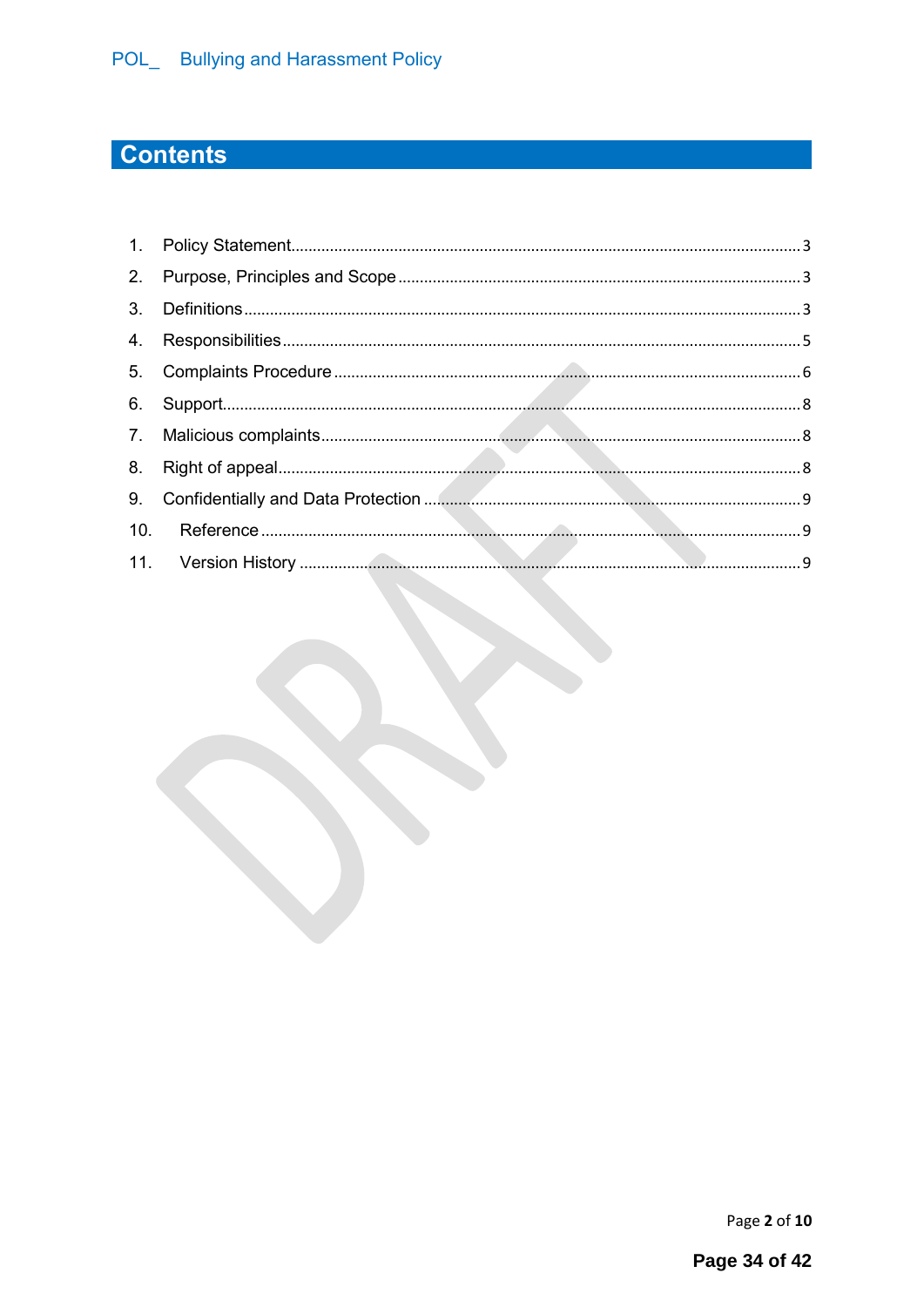## <span id="page-2-0"></span>**1. Policy Statement**

PCNPA is committed to having a workplace where everyone is treated with dignity and respect. We do not tolerate bullying, harassment or victimisation and we expect everyone who works at or with PNCPA, as well as visitors and customers, to behave respectfully towards others and never act in a way that could be regarded as bullying, harassment or victimisation.

## <span id="page-2-1"></span>**2. Purpose, Principles and Scope**

The aim of this policy is to help prevent the occurrence of bullying, harassment or victimisation and to provide guidance on how to resolve complaints both informally and formally should this behaviour occur.

The policy covers both occurrences in the 'workplace' and also work related events which take place during 'working hours' but at another location (such as training, social functions etc.).

If you make a complaint you will be treated fairly and without victimisation. However, vexations or malicious complaint will be dealt with by the Authority's Disciplinary Procedure.

## <span id="page-2-2"></span>**3. Definitions**

The Advisory, conciliation and Arbitration Service (ACAS) characterise bullying as offensive, intimidating, malicious or insulting behaviour, an abuse or misuse of power through means intended to undermine, humiliate, denigrate or injure the recipient. Bullying usually involves an abuse of power, for example a manager may bully a subordinate or a group may bully an individual, but this may not always be the case – bullying can happen to anyone!

Harassment is defined as any unwanted conduct, relating to the protected characteristics, which has the purpose or effect of violating a person's dignity, or creating an intimidating, hostile, degrading, humiliating or offensive environment. The impact of the behaviour on the victim should be key in deciding whether or not a complaint of harassment or bullying should be investigated, not the intention of the perpetrator.

The current protected characteristics are;

#### a. Age

- b. Disability
- c. Gender
- d. Gender Reassignment
- e. Marriage and Civil Partnership
- f. Pregnancy and Maternity
- g. Race
- h. Religion or belief

Page **3** of **10**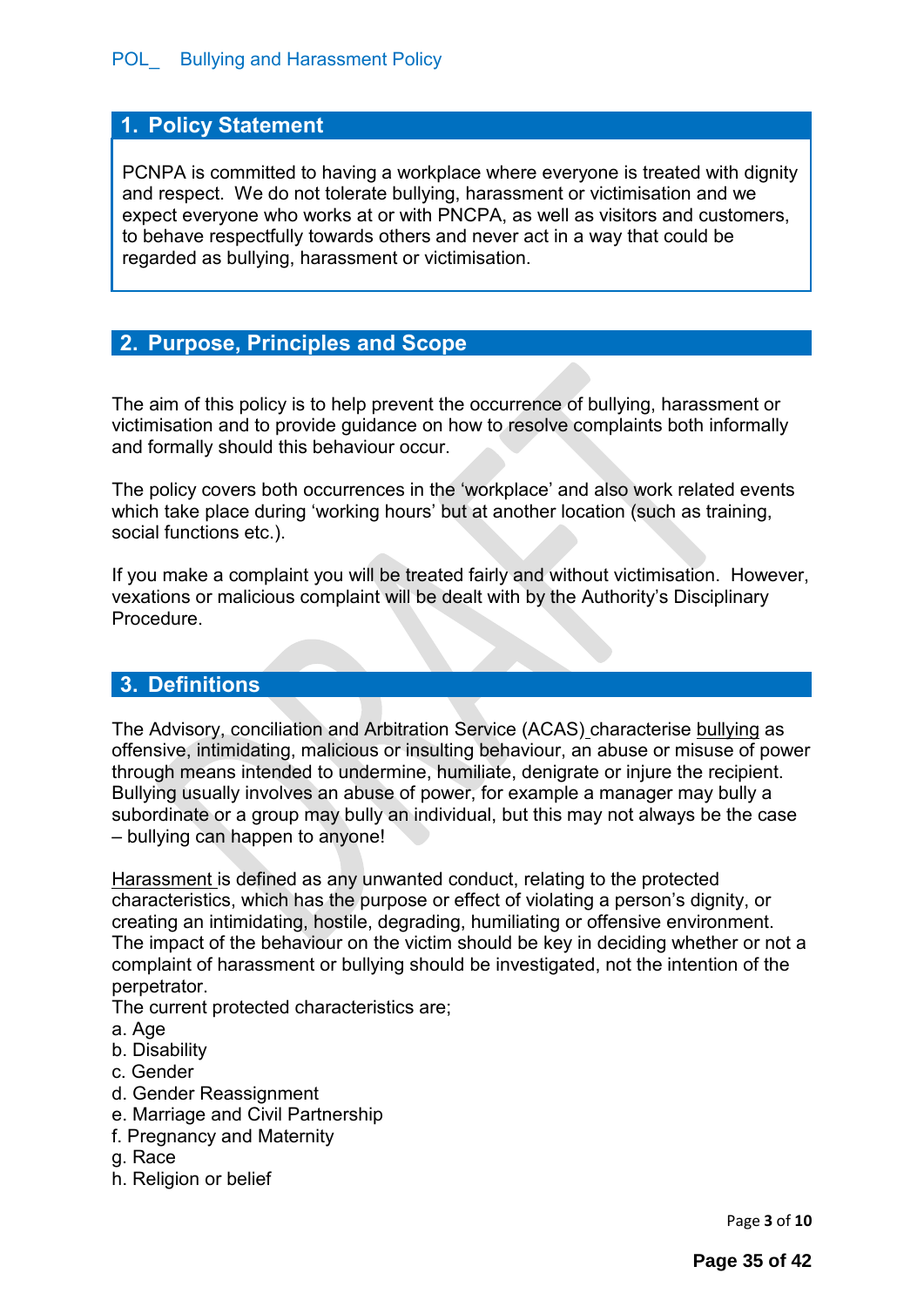#### i. Sexual Orientation

Bullying and Harassment can take many forms and may include:

- Physical contact ranging from touching to serious assault
- Verbal and written harassment through offensive language, gossip, slander, letters etc. e.g. calling someone "queer" because they are gay/lesbian
- Intrusion by pestering, spying, following etc.
- Ridiculing or belittling a person
- Setting unachievable deadlines or unequal workloads
- Excessive supervision
- Isolation or non-co-operation.
- Unwarranted or invalid criticism and criticism which lacks the necessary constructive support to help the recipient improve their performance
- Making threats or comments about job security without foundation
- Persistently 'singling out' a person without good reason or deliberately excluding, isolating or ignoring an individual.
- Maliciously copying emails that are critical about someone to others who do not need to know.
- Ridiculing or demeaning someone or picking on them or setting them up to fail
- Unwelcome sexual advances or sexual innuendo touching, displaying offensive materials

The above list is not exhaustive.

Bullying and harassment usually occur in the workplace but work-related incidents outside the workplace will also fall within the remit of this policy and will include harassment by a third party.

Bullying and harassment are not necessarily always obvious or apparent to others. It might be obvious or it might be insidious. It may be persistent, there may be a pattern, or it may be an isolated incident. It can also occur in written communications, online/social media, by phone or through email, not just face-toface.

Victimisation is when someone treats you badly or subjects you to a detriment because you complain about discrimination or help someone who has been the victim of discrimination (or they think you have).

It is important to note that there are many actions and behaviour that do not amount to bullying, harassment or victimisation. These might include:

- Fair and reasonable feedback/criticism of your performance or behaviour
- A manager rejecting a request because of a legitimate business need
- Not being invited to a meeting where you are not required
- Being appropriately managed in accordance with Authority policies and procedures, including performance procedures where your performance is not of an appropriate standard.

Page **4** of **10**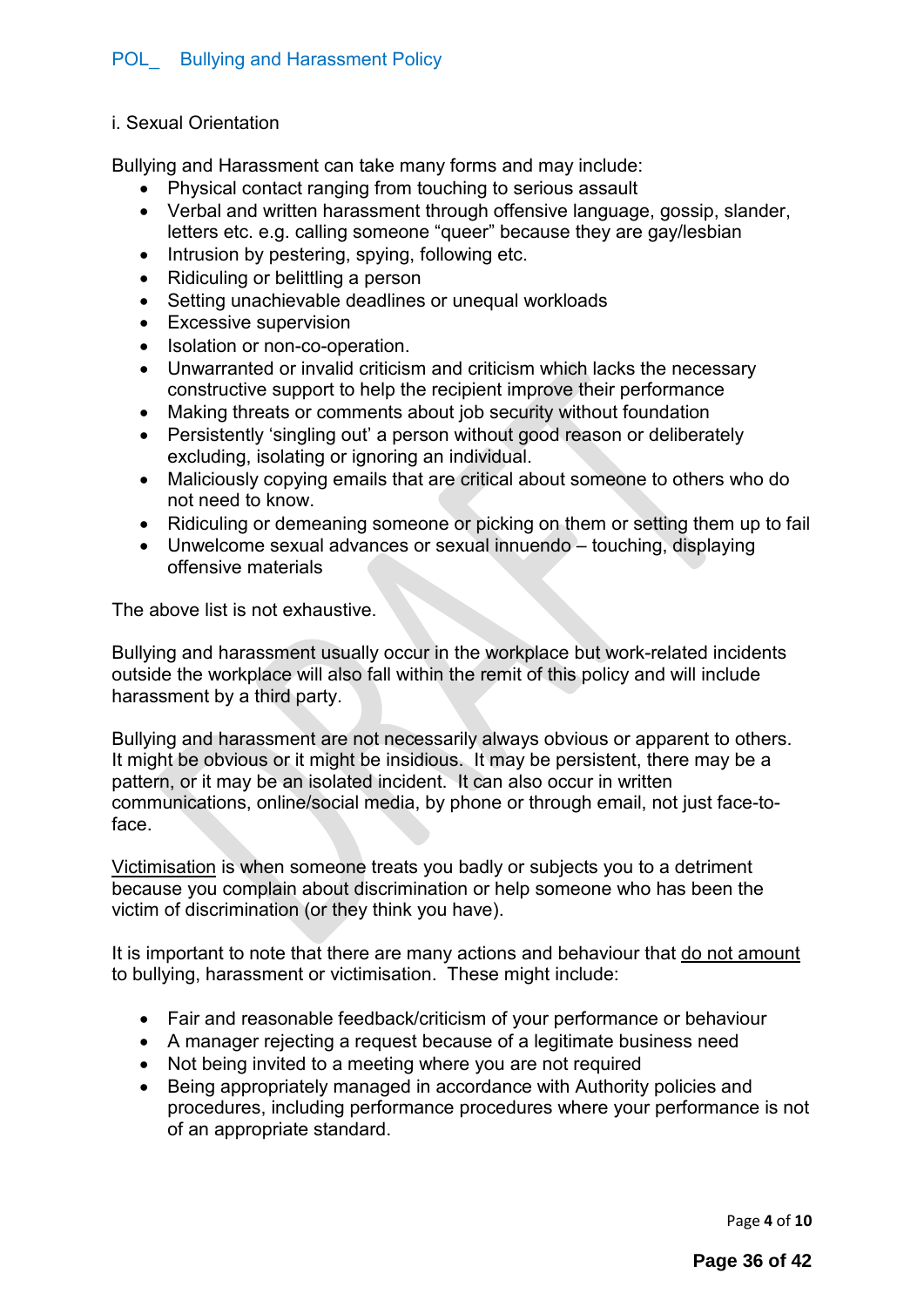## <span id="page-4-0"></span>**4. Responsibilities**

All staff must comply with this policy. You are requested to respect others regardless of their characteristics and you must not behave in a way which may cause offence, or which in any way could be considered to be harassment, bullying or victimisation. You have a responsibility to help ensure everyone you work with and those who come into contact with the Authority are treated with dignity and respect.

Where you feel you can, you should actively discourage harassment, bullying or victimisation by making it clear you find such behaviour unacceptable.

Team Leaders and Managers are responsible for ensuring that the working environment is free from harassment. They have a responsibility for the implementation of the Authority's Policy on Bullying and Harassment, for ensuring their staff have an awareness of it and for taking the necessary action to ensure compliance with its principles.

Any complaint of harassment must be dealt with seriously, swiftly and confidentially. Employees must be confident that they will be protected against victimisation for bringing a complaint of harassment. Therefore, managers will be responsive and supportive to any employee who complains of harassment, provide clear advice on the procedure to be followed and sources of support available.

Managers will maintain confidentiality and take appropriate action to ensure that there are no further problems or any victimisation after a complaint has been addressed.

Failure to respond appropriately compounds the harassment and therefore action may be taken against the manager for failure to act in accordance with their responsibilities. Harassment is not only inappropriate behaviour at work, but may also be unlawful.

In dealing with complaints of harassment, managers should be aware that failure to deal with complaints appropriately could lead to a claim being made to an Employment Tribunal or the courts under discrimination or health and safety legislation, or the employee could resign and claim constructive dismissal.

Managers should also be aware of the following Acts:

- Criminal Justice and Public Order Act 1994 creating a criminal offence of intentional harassment.
- Protection from Harassment Act 1997 making harassment a criminal offence even where it is not intentional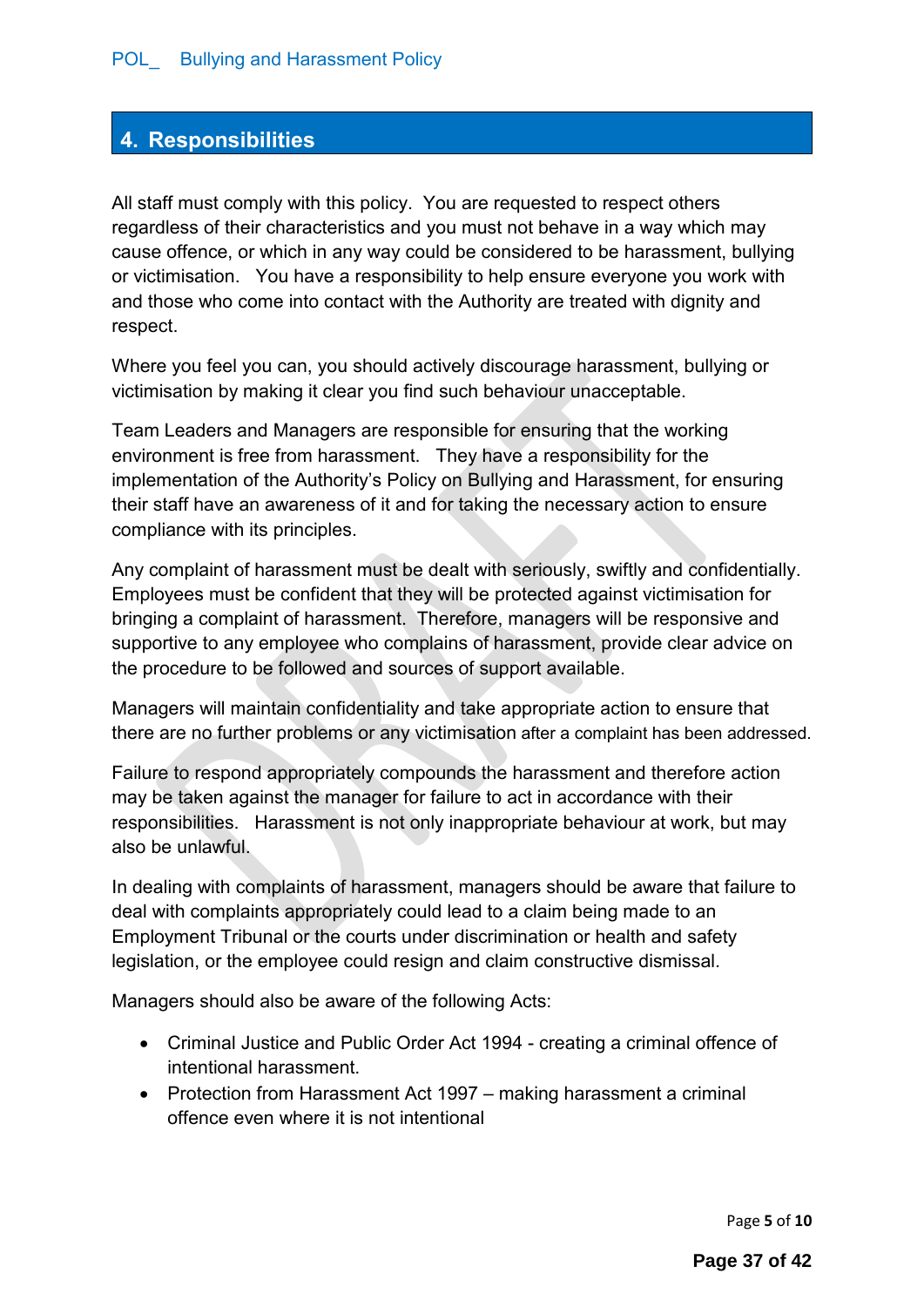### <span id="page-5-0"></span>**5. Complaints Procedure**

Employees are encouraged to try the informal route first, but have the absolute right to go straight to the formal procedure if they wish to do so.

#### Informal Procedure

Any employee who feels that they or others have been harassed, victimised, bullied or treated in such a way that breaches this policy, should if they feel able, tell the person(s) immediately that the behaviour is offensive, unwanted and that they want it to stop.

Your first step may be to **talk to the person** you feel aggrieved with to explain the situation and how it made you feel. You can speak to Human Resources confidentially to help you prepare for having such a conversation with the person. You should use this opportunity to ask the person to change or stop their behaviour. It is important to remember that the other person may not be aware of their behaviour or the impact it is having or there may have been a misunderstanding or misinterpretation.

You can also contact the **Carefirst Advice Line on 0800 174319**, which is available to all employees. They provide confidential emotional support as well as practical advice and techniques for resolving such difficult matters.

Where an employee feels unable to confront the person directly, or talking to them has no effect then employees may wish to speak to their line manager or Human Resources on how else the matter can be dealt with informally.

**Speaking to your Manager, their Manager, a Staff or Trade Union Rep or Human Resources** will help you by providing support, advice and guidance to help you address your concerns in another way.

It may be helpful to have a list of incidents, including times and dates in order to be able to give examples of the behaviour that has caused offence.

Any discussion will be confidential and no further action will be taken without the consent of the complainant unless the incident is considered to be serious, in which case you will be informed of the need to take action against the alleged perpetrator.

One of the following courses of action may be followed:

- 1. Take no further action at this stage, but keep the situation under review, enabling the employee to seek further advice in the future if necessary.
- 2. Hold informal discussions involving HR, the complainant and the alleged perpetrator. These discussions should determine exactly what issues exist and if possible resolve them informally without having to resort to making a formal complaint. This may involve mediation, which is a voluntary process and involves all parties jointly helping to identify the root cause of a problem.
- 3. Make a formal complaint

If the complaint relates to or **involves your line manager** then you should approach the next tier of management or Human Resources as appropriate.

Page **6** of **10**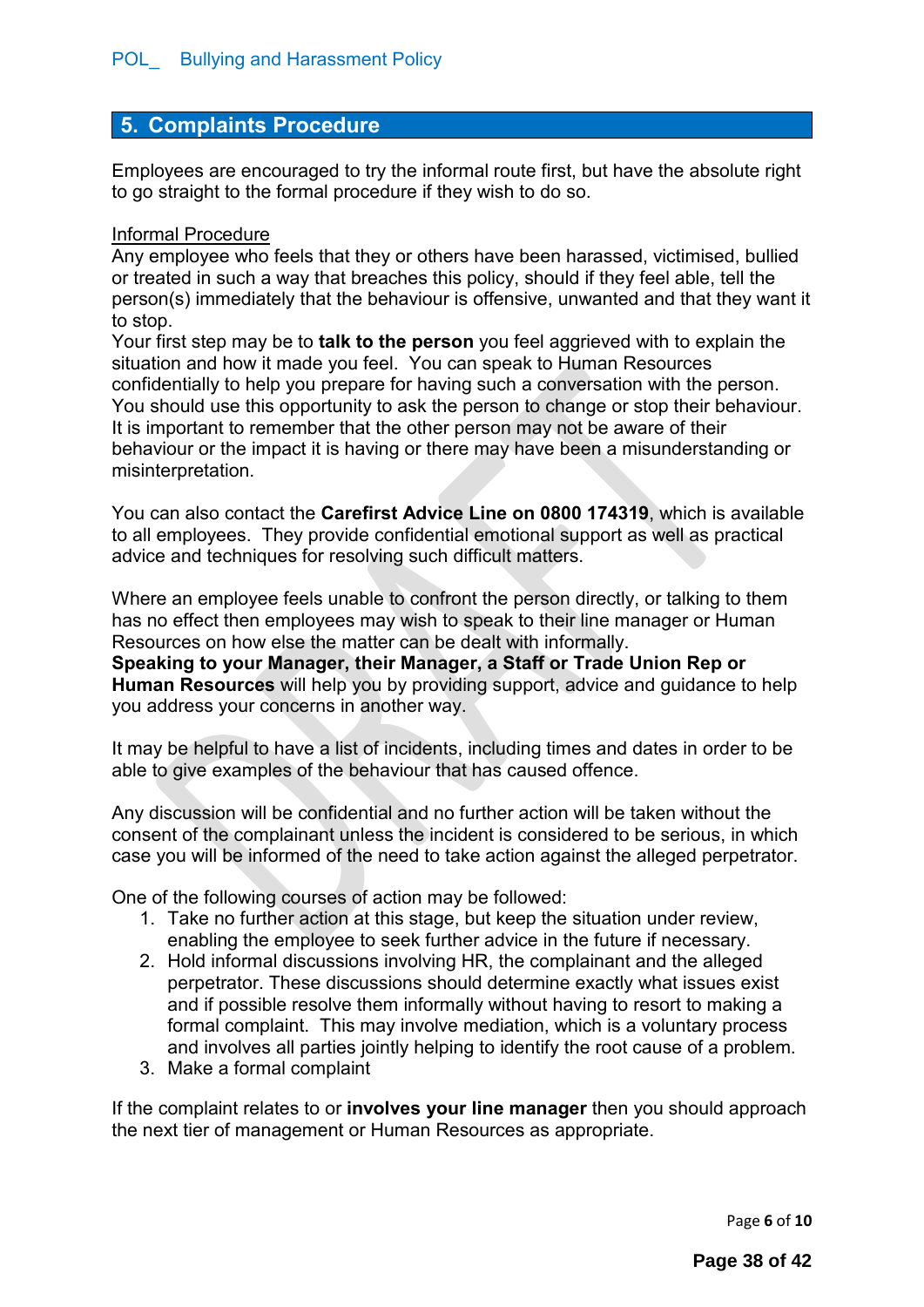If a relates to the **Chief Executive**, the Authority will follow the statutory process for dealing with alleged misconduct of senior officers in accordance with Local Authorities (Standing Orders) Regulations 1993.

#### Formal Procedure

The formal procedure should be followed when the informal route has proven to be ineffective or where there is a serious allegation.

An employee has the right to raise a formal complaint on any bullying, harassment or victimisation issue.

Employees must ensure that they put their complaint in writing to their line manager with a copy to Human Resources. If the line manager is the alleged perpetrator, then the complaint should be directed to the next tier of management (or directly to Human Resources).

The complainant should state:

- The name of the alleged perpetrator
- The nature of the alleged incident(s), giving examples and time and dates where possible
- The names of any witnesses to the alleged incident
- Any action taken by the employee in relation to the alleged bullying or harassment.

Investigation must take place promptly, unless there are difficulties in obtaining relevant information, e.g. a witness is on leave or there are many witnesses to interview. In order to relieve the stress and pressure on one or both of the parties, to prevent the risk of further incidents and to prevent victimisation it may be necessary to suspend the alleged perpetrator. Suspension under this procedure does not constitute disciplinary action and will be on full pay.

The general principles detailed in the Authority's Grievance Procedure will apply during the formal procedure and these will be explained to the complainant and alleged perpetrator.

You will be invited to a formal hearing to discuss the complaint with an Investigation Officer\*\*. Upon investigation, the Investigating Officer will then pass their report to a more senior manager. The manager, following consultation with Human Resources will then decide on appropriate management action. This will be: 1) to initiate the Disciplinary Procedure; or

2) - take management action other than initiate the Disciplinary Procedure. This could include one or more of the following:

- Referral to some form of mediation (this requires the agreement of both parties.)
- Set up arrangements to monitor the situation;
- Require attendance on training courses;
- Make arrangements for both parties to work as separately as possible within the same workplace;
- Take no action on the basis that the allegation has not been substantiated.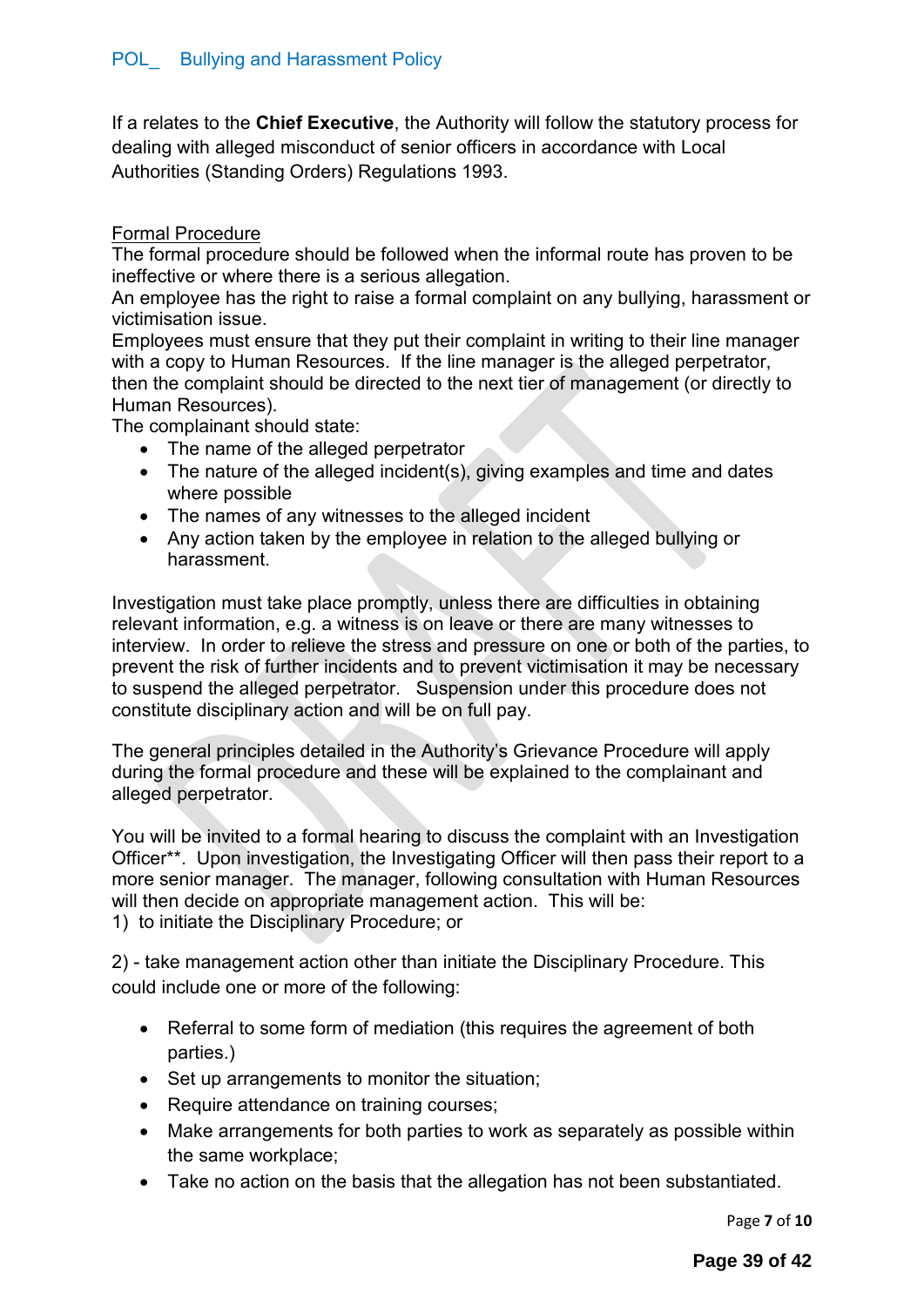Note that some of the above actions may be taken in addition to use of the disciplinary procedure.

If there is a case to be answered then the disciplinary procedure will be invoked. In accordance with the disciplinary procedure, the alleged harasser will be told the precise nature of the complaint and be given time to prepare their case.

Where the seriousness of the case warrants actions under the Authority's disciplinary procedure, you and any witness(es) may be required to participate in the disciplinary process, dependent upon the case specifics; and full support will be provided to you.

*\*\*An Investigation Officer will be appointed and selected by the Authority to ensure a fair and impartial investigation and in most cases, this will be a senior member of staff from within the organisation. Where this is not possible, the Authority reserves the right to appoint a suitable external party.* 

## <span id="page-7-0"></span>**6. Support**

Cases of harassment, bullying and victimisation must be dealt with sensitively in recognition of the issues involved. The impact of which may be such that during or after the complaint has been dealt with, counselling may be required.

Any employee who believes that they have been subject to, or have witnessed harassment, victimisation or bullying can seek additional external confidential support through the Carefirst counselling service.

## <span id="page-7-1"></span>**7. Malicious complaints**

While the Authority would wish to encourage and support staff to raise concerns about bullying and harassment, any allegations which are proven to be malicious and not raised in good faith will be regarded as disciplinary offences and will be dealt with in accordance with the disciplinary policy and procedure.

## <span id="page-7-2"></span>**8. Right of appeal**

If you wish to appeal the outcome of your formal complaint you should do so within 10 calendar days of the decision being provided to you in writing. You must set out the grounds of your appeal, which may include procedural errors or failure to consider relevant evidence or failure to address all allegations.

Page **8** of **10**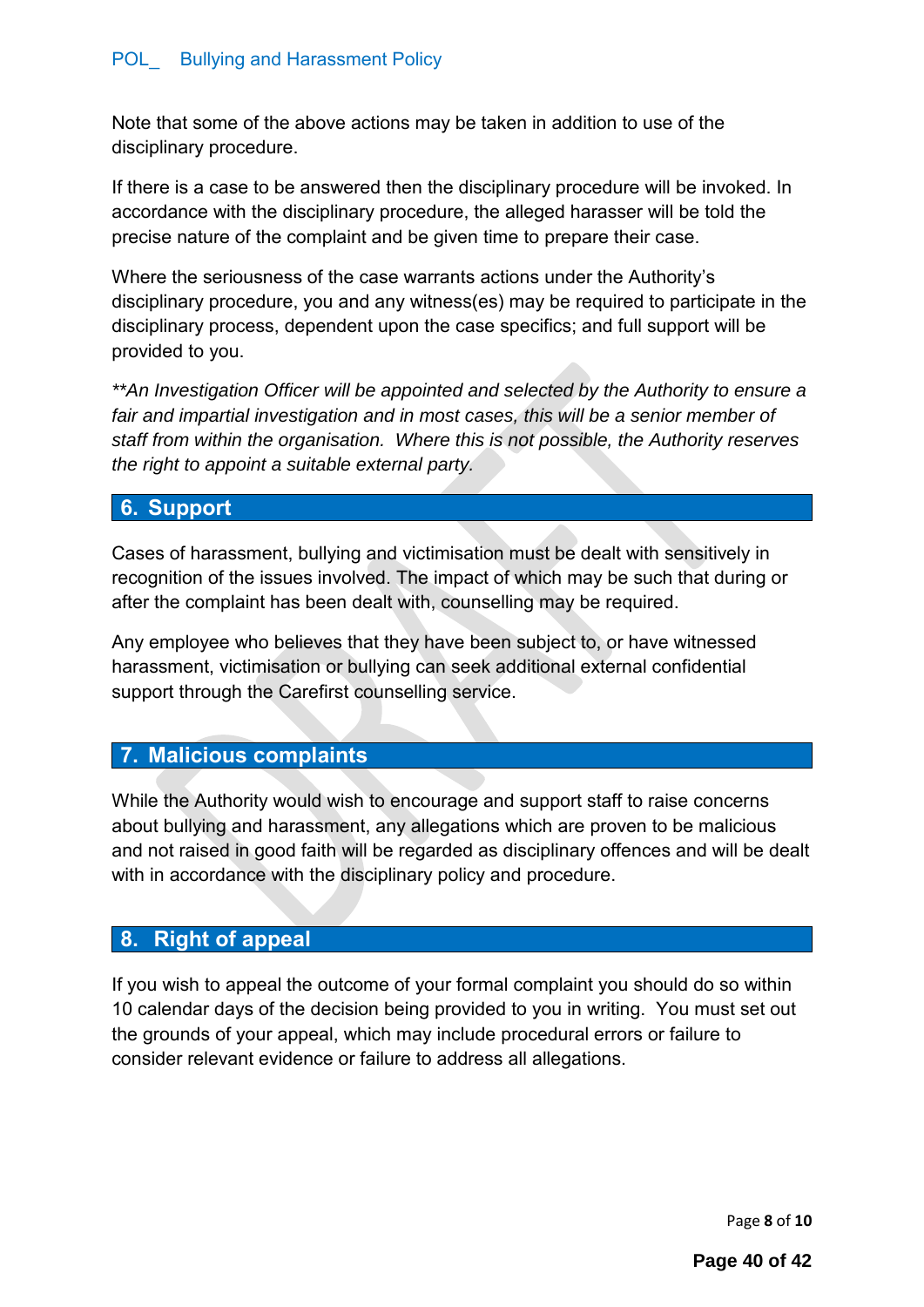After your appeal grounds have been fully investigated and a conclusion reached, the new Hearing Manger will make a decision as to whether your appeal is upheld or not upheld.

If your appeal is not upheld, there is no further right of appeal.

## <span id="page-8-0"></span>**9. Confidentially and Data Protection**

Confidentiality is an important part of the application of his policy and we will aim to respect and maintain confidentiality where possible. There may however be instances where information you have submitted in relation to your complaint may need to be disclosed to other parties in accordance with legal or reporting obligations.

<span id="page-8-1"></span>

|  | 10. Reference |  |  |
|--|---------------|--|--|
|  |               |  |  |
|  |               |  |  |

<span id="page-8-2"></span>

| 11. Version History |                       |                               |  |
|---------------------|-----------------------|-------------------------------|--|
| Version             | <b>Effective Date</b> | Summary of Changes            |  |
|                     |                       | Adoption of brand new policy. |  |